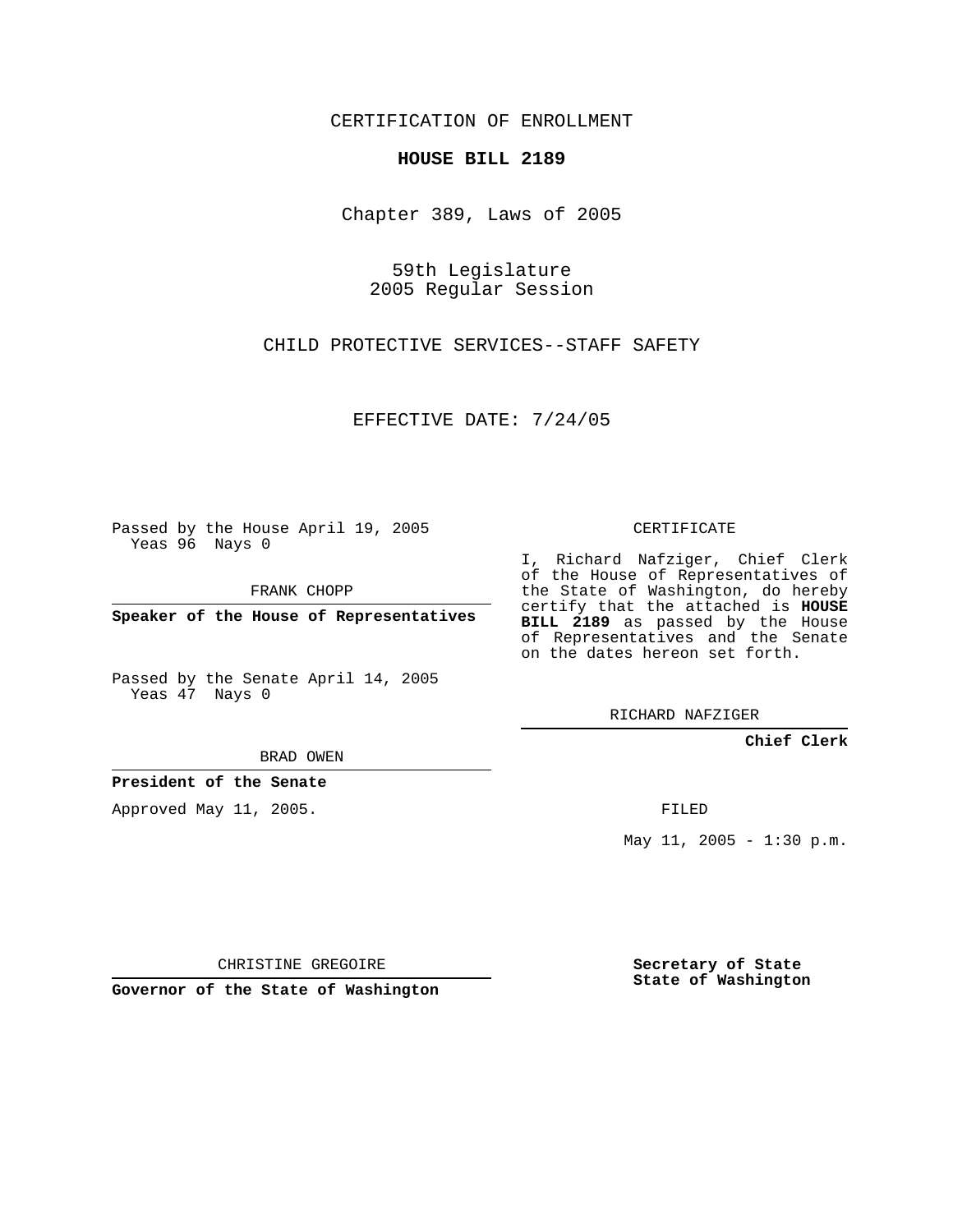## **HOUSE BILL 2189** \_\_\_\_\_\_\_\_\_\_\_\_\_\_\_\_\_\_\_\_\_\_\_\_\_\_\_\_\_\_\_\_\_\_\_\_\_\_\_\_\_\_\_\_\_

\_\_\_\_\_\_\_\_\_\_\_\_\_\_\_\_\_\_\_\_\_\_\_\_\_\_\_\_\_\_\_\_\_\_\_\_\_\_\_\_\_\_\_\_\_

## AS AMENDED BY THE SENATE

Passed Legislature - 2005 Regular Session

## **State of Washington 59th Legislature 2005 Regular Session**

**By** Representatives Kagi, Hinkle, Dickerson, Roberts, Darneille, Simpson, Moeller, Morrell and Santos

Read first time 02/22/2005. Referred to Committee on Children & Family Services.

 AN ACT Relating to the safety of child protective services and child welfare services staff; and creating new sections.

BE IT ENACTED BY THE LEGISLATURE OF THE STATE OF WASHINGTON:

 NEW SECTION. **Sec. 1.** The legislature finds that efforts to protect children from abuse and neglect and support families are dependent upon the efforts of staff in the field who work directly with the children and families of this state. Child protective services staff investigate reports of suspected child abuse and neglect and, when necessary, intervene by providing services designed to increase children's safety and protect them from further harm. Child welfare services staff provide longer-term services to families, including intensive treatment services to children and families who may need help with chronic or serious problems that interfere with their ability to protect or parent children.

 The legislature determines that in order to perform their work, the safety of child protective services and child welfare services staff must be addressed.